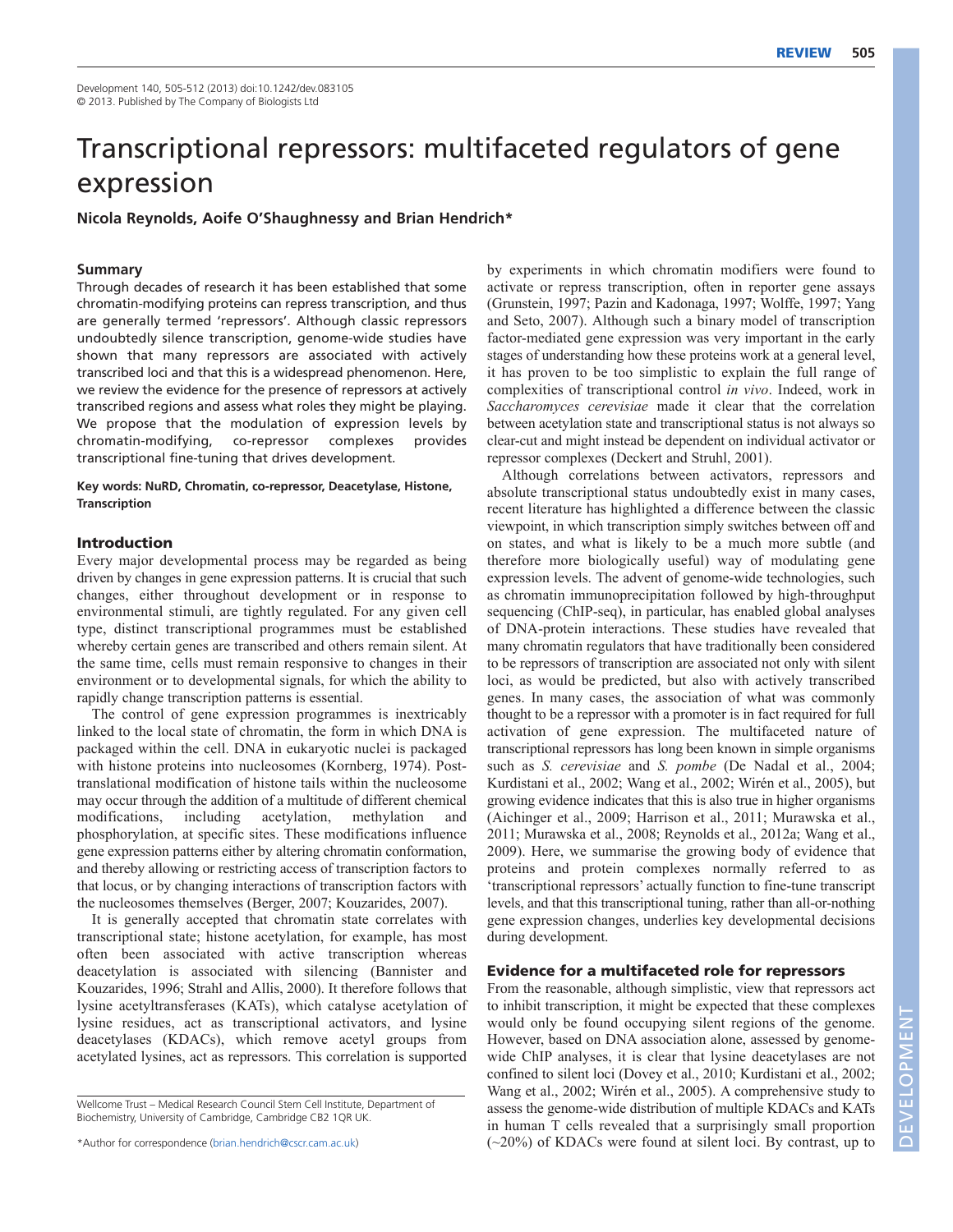$\sim$ 75% of KDAC proteins were identified at actively transcribed regions, although the proportion varied depending on the protein investigated (Wang et al., 2009). Similarly, in *Drosophila melanogaster*, the chromatin remodeller protein Mi-2 is normally associated with gene repression as part of the nucleosome remodelling and deacetylation (NuRD) co-repressor complex (Ahringer, 2000; Kehle et al., 1998). However, Mi-2 colocalises with the elongating form of RNA Polymerase II (RNA PolII) at actively transcribed genes on polytene chromosomes and is recruited to sites of transcription upon heat shock (Mathieu et al., 2012; Murawska et al., 2011; Murawska et al., 2008). Furthermore, larvae either depleted of Mi-2 or expressing a dominant ATPasemutant form of the protein showed significantly reduced levels of heat-shock transcripts, demonstrating that Mi-2 function is important for transcription in this context (Murawska et al., 2011).

The mammalian orthologue of *Drosophila* Mi-2 is Mi2β (Chd4), a defining component of the mammalian NuRD complex. NuRD is a classic lysine deacetylase-containing co-repressor complex. In addition to Mi2β, the NuRD complex consists of a core of two lysine deacetylase proteins, Hdac1 and Hdac2, along with two chaperone proteins, Rbbp4 and Rbbp7, together with associated proteins. These accessory proteins include Gatad2a, Gatad2b, Mta1, Mta2 and/or Mta3, Cdk2ap1 and the scaffolding protein Mbd3 (Bowen et al., 2004; Le Guezennec et al., 2006; McDonel et al., 2009; Tong et al., 1998; Wade et al., 1998; Xue et al., 1998; Zhang et al., 1998). Other associated proteins, such as Sall4, Lsd1 (Kdm1a), Ikaros (Ikzf1) or Oct4 (Pou5f1), may associate with a fraction of NuRD complexes in a cell typespecific manner. NuRD has been shown to repress transcription in a wide variety of cell types and systems (Ahringer, 2000; McDonel et al., 2009). Nevertheless, a number of ChIP-seq studies have found Mi2β also to be associated with a surprisingly large number of active gene loci in different cell types (Reynolds et al., 2012b; Whyte et al., 2012; Zhang et al., 2012).

ChIP-seq experiments for components of the polycomb repressive complexes (PRCs), or the marks they leave on chromatin (e.g. trimethylation of lysine 27 of histone H3, H3K27Me3; and monoubiquitylation of lysine 119 of histone H2A, H2Aub1), have also found that PRC target genes are often expressed at intermediate or high levels (Brookes et al., 2012; Schwartz et al., 2010; Young et al., 2011). At first glance, this would appear to indicate that PRC complexes do, occasionally, co-exist with active RNA polymerase at the same genes. In apparent contradiction to this observation, an analysis of PRC target genes in *D. melanogaster* showed that PRC1 bound promoters are actually associated with stalled, but not elongating, RNA polymerase (Enderle et al., 2011). A similar set of correlations was recently reported for mammalian PRC components in mouse embryonic stem (ES) cells (Brookes et al., 2012). Using sequential ChIP (in which DNA is immunoprecipitated sequentially by antibodies recognising two different proteins to identify sequences simultaneously bound by the two proteins), Brookes et al. (Brookes et al., 2012) found that PRC components could only be immunoprecipitated at DNA associated with the poised polymerase (S5P), but not with the elongating polymerase (S2P). This indicates that PRC and the elongating polymerase do not colocalise to a given gene at the same time, but rather that ES cell cultures consist of a heterogeneous mixture of cells in which certain genes are either associated with PRC and thus transcriptionally poised, or are free of PRC influence and in the process of active elongation (Brookes et al. 2012).

Further hints of the diverse functionality of co-repressors have come from expression analyses in loss-of-function experiments.

Removal of co-repressor function, either genetically or through the use of chemical inhibitors, results in gene expression changes that tend to be subtle. Rather than genes going from off to on, as might be expected if these proteins function simply to silence, loss of repressor proteins often results in a modest (up to ten times) increase in the levels of some transcripts, many of which are not normally silent in wild-type cells. Loss of co-repressor proteins usually results in similar numbers of genes decreasing in expression as increasing (Bernstein et al., 2000; Harrison et al., 2011; Lenstra et al., 2011; Reynolds et al., 2012a; Williams et al., 2011; Wirén et al., 2005; Yoshida et al., 2008; Zupkovitz et al., 2006). Although in many instances increase in transcript levels could be an indirect effect of loss of repressive activity (e.g. failure to repress a repressor), in at least some of these cases genes found to be downregulated in the mutants are bound by the repressor in wild-type cells (e.g. Reynolds et al., 2012b; Williams et al., 2011), indicating that these repressors might act to regulate different loci in opposing directions.

## **Repressors as modulators: mechanisms of action**

As highlighted above, genome-wide analyses in yeast and in metazoans have demonstrated that repressors associate with actively transcribed loci and that their absence is associated with both increases and decreases of transcriptional output at different genes. These findings contribute to a body of compelling, yet circumstantial, evidence that repressors can play a role in activation of gene expression. The first convincing demonstration that repressor-mediated activation can regulate specific groups of genes came from work in *S. cerevisiae*. Indeed, the initial description of the Sin3 co-repressor complex identified it as a protein with dual functions: acting as both an activator and a repressor *in vivo* (Nawaz et al., 1994; Vidal and Gaber, 1991; Vidal et al., 1991). Other studies focused on the specific regulation of individual genes by a variety of repressor complexes, and these studies have perhaps been the most powerful in changing the orthodox view that repressor complexes merely inhibit transcription (summarised in Box 1). Such studies have identified clear roles for so-called repressors in activating gene expression, but how might these be mediating both activating and repressive functions? Below, we

#### **Box 1. Repressors as activators?**

The association of repressor complexes with sites of active transcription does not necessarily mean that they activate transcription, but a number of detailed studies confirm that, at least in some instances, repressors can and do activate transcription:

- Lysine deacetylase activity promotes transcription of galactoseand inositol-responsive genes in *S. cerevisiae* (Wang et al., 2002).
- Transcription induced by either osmotic or heat stress in *S. cerevisiae* requires the Sin3-Rpd3 KDAC complex for transcriptional activation to occur (De Nadal et al., 2004).
- Mi-2 is required for activation of heat-shock genes in fruit flies (Murawska et al., 2011).
- Hdac1 promotes expression of a subset of neural-specific genes in zebrafish (Harrison et al., 2011).
- Transcription of cytokine-inducible genes in mammalian cells is dependent on deacetylase activity (Chang et al., 2004; Klampfer et al., 2004; Nusinzon and Horvath, 2003; Nusinzon and Horvath, 2005; Rascle et al., 2003; Sakamoto et al., 2004; Xu et al., 2003; Zupkovitz et al., 2006).
- The NuRD complex mediates transcriptional activation during erythropoiesis in mice (Miccio et al., 2010).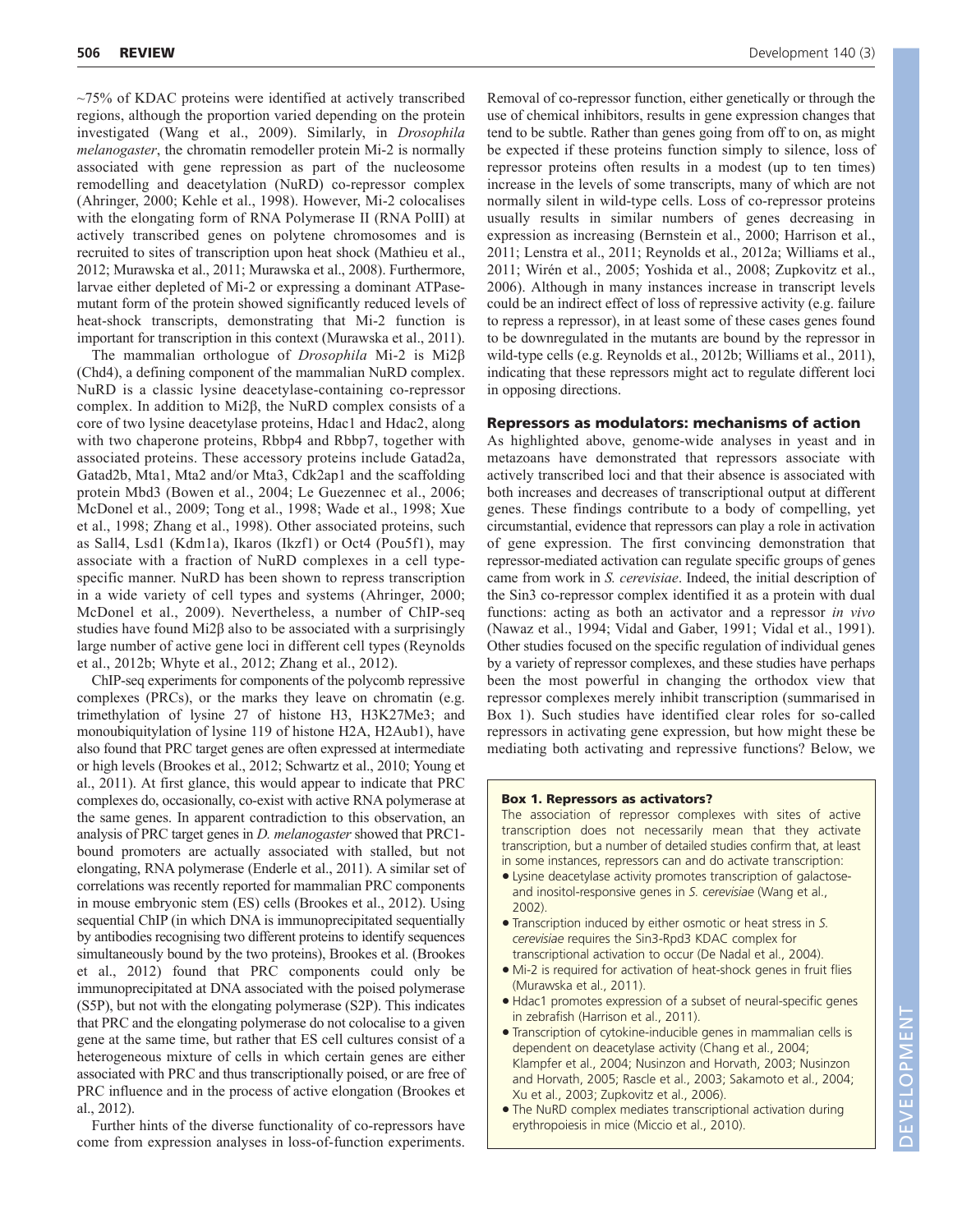summarise existing evidence for how repressors function at actively transcribed genes.

## **The RNA polymerase connection**

In many cases, mapping protein distribution by ChIP shows that repressor complex occupancy can extend to differing extents throughout the body of a gene (Johnsson et al., 2009; Joshi and Struhl, 2005; Kurdistani et al., 2002; Mathieu et al., 2012; Miccio et al., 2010; Morey et al., 2008; Murawska et al., 2011; Murawska et al., 2008; Reynolds et al., 2012a; Reynolds et al., 2012b; Wang et al., 2002; Wang et al., 2009). This is in contrast to the more familiar pattern seen for sequence-specific transcription factors, which generally localise tightly to the promoter region of regulated genes. Consistent with a broader association across gene loci, loss of KDAC activity through mutation or chemical inhibition can result in increased acetylation of promoters, which often spreads well into coding regions (Johnsson et al., 2009; Joshi and Struhl, 2005; Keogh et al., 2005; Li et al., 2007b; Reid et al., 2004; Wang et al., 2002; Wirén et al., 2005). What factors might influence such a broad range of protein association? Often, the distribution of transcriptional repressors across genes or chromosomes closely resembles that of the transcribing RNA polymerase, suggestive of an interaction between them (Brookes et al., 2012; Mathieu et al., 2012; Murawska et al., 2008; Srinivasan et al., 2005).

Interactions between KDAC-containing repressor complexes and elongating RNA polymerase are a well-described phenomenon in yeast. At actively transcribed genes in *S. cerevisiae*, lysine deacetylase activity, in the form of the Rpd3C(S) protein complex, has been found to be recruited to gene bodies via association with dimethylated H3K36. This specific association is mediated by the Rpd3C(S) component proteins Eaf3 and Rco1. The consequence of this association is the deacetylation of histones H3 and H4 throughout the bodies of transcribed genes, which somewhat reduces elongation efficiency but, importantly, suppresses intragenic transcription initiation (Carrozza et al., 2005; Joshi and Struhl, 2005; Keogh et al., 2005; Li et al., 2007a; Li et al., 2007b; Li et al., 2009) (Fig. 1). More recent work has indicated that Rpd3C(S) can also be recruited via a direct interaction with the elongating form of RNA polymerase (Drouin et al., 2010; Govind et al., 2010).



## **Priming for a transcriptional response**

Another possible role of repressors bound to actively transcribed loci is to maintain a promoter in a state that, although not actively transcribing, is primed for transcription. This would be a logical interpretation, as many of the genes decorated by these complexes are those for which responsiveness is crucial (Box 2). Examples include signalling and developmental events in mammalian cells (Azuara et al., 2006; Bernstein et al., 2006), heat shock in insects (Murawska et al., 2011; Murawska et al., 2008) and environmental stimuli in yeast (De Nadal et al., 2004; Wang et al., 2002). Such priming allows for a more rapid response than changing bulk histone modifications and/or assembly of a new pre-initiation complex, effectively maintaining the promoter region in a state that can be switched rapidly to either fully on or completely off (Weake and Workman, 2010) (Fig. 2). This could explain the observation in T cells that, although KDAC association was often undetectable at silent genes by ChIP-seq, treatment with KDAC inhibitors resulted in a rapid  $(\leq 10$  minutes) increase in acetylation at some of those same genes (Wang et al., 2009). More sensitive analysis by directed ChIP-qPCR revealed that KDACs were present at these loci at reproducible, albeit low, levels, implicating KDAC activity in maintaining transcriptional silencing. In other words, deacetylation as a true silencing event may be thought of as part of a cycle of transient association of KATs and KDACs, a mechanism that would allow rapid activation of these genes.



# **Fig. 1. Suppression of cryptic transcription by**

**deacetylase activity.** Top: Initiation of transcription by association of RNA PolII with an acetylated promoter region. Bottom: The cotranscriptional recruitment of both KAT and KDAC activity with RNA PolII results in overall deacetylation of the coding region, thus suppressing re-initiation of transcription within the transcription unit. The site of transcription initiation is indicated by grey arrows.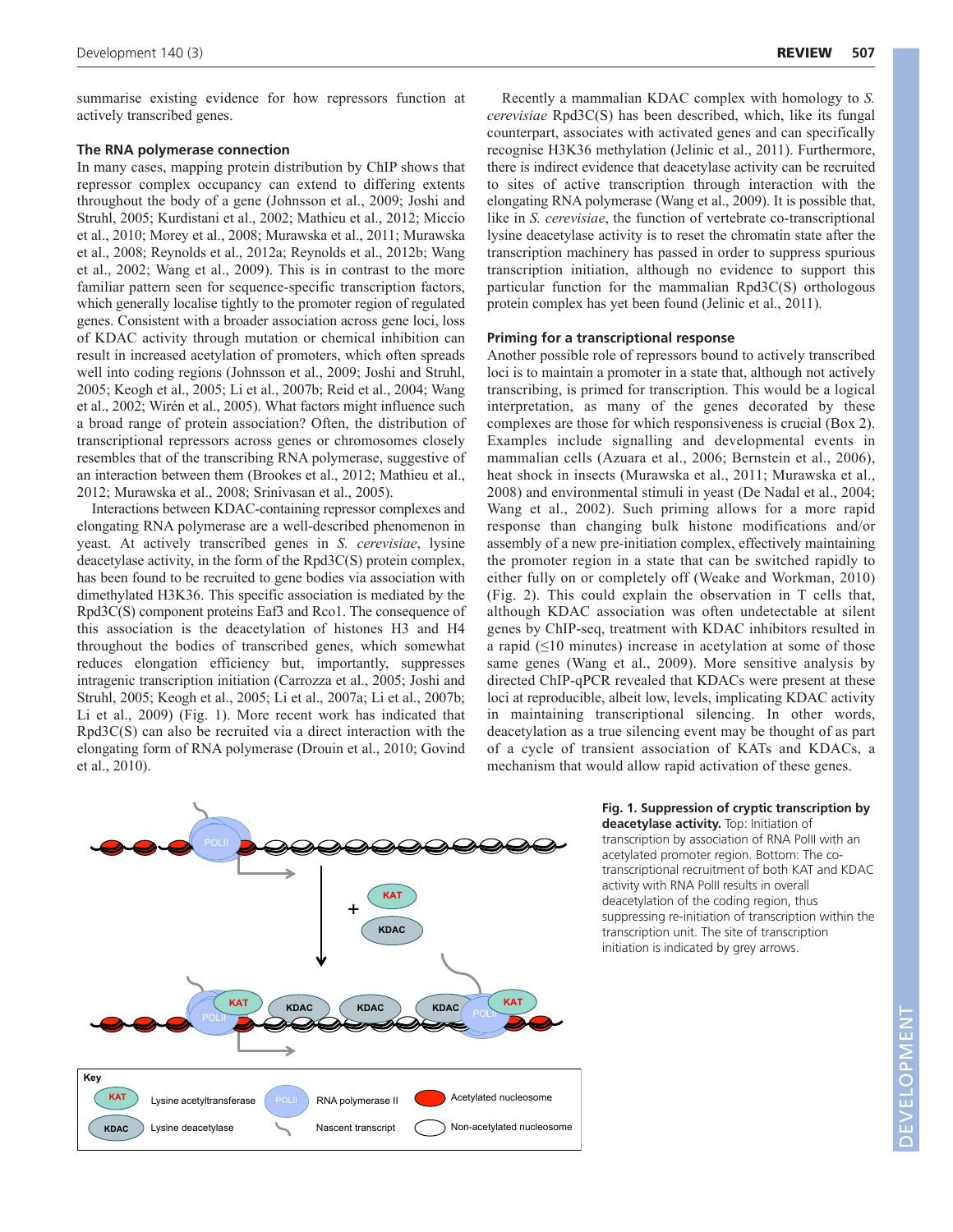

- upon heat shock and there is impaired induction of heat-shock transcripts in the absence of functional Mi-2 (Mathieu et al., 2012; Murawska et al., 2011; Murawska et al., 2008).
- NuRD function is required for mouse ES cells to respond to differentiation signals, such as leukemia inhibitory factor (Lif) withdrawal (Reynolds et al., 2012a).
- Deacetylase activity is required for response to cytokines in mammalian cells (Nusinzon and Horvath, 2005; Zupkovitz et al., 2006).

Further evidence for the idea of transcriptional priming comes from reports of rapid switching between KAT and KDAC occupancy throughout transcription cycles at an oestrogeninducible promoter in human breast cancer cells (Métivier et al., 2008; Métivier et al., 2003). This type of process could be envisaged to maintain either a responsive promoter or one that could have its acetylation state rapidly modified to promote or restrict transcription (Fig. 2). Furthermore, precise kinetic experiments to dissect effects on chromatin of mating-type switching in budding yeast have hinted that this model holds true for KATs, for which a partial acetylation of promoter histones allows rapid switching of transcriptional state (Desimone and Laney, 2010).

## **Repressors as fine-tuners of gene expression and cell fate**

The precise control of gene expression levels is known to be important for determining cell fate, and in many instances it is this variation in relative levels of transcripts that produces a cellular environment capable of responding to developmental cues (Box 3). Although transcriptional determination is often considered to be an all-or-nothing phenomenon, work in mouse ES cells has demonstrated that fluctuation in *Pou5f1* expression levels could lead to differentiation to three distinct cell types (Niwa et al., 2000); less than a twofold increase in *Pou5f1* expression caused differentiation to cells resembling primitive endoderm, whereas downregulation of *Pou5f1* expression induced trophectoderm formation. Thus, in self-renewing ES cells, *Pou5f1* expression levels must be very precisely controlled, most likely via interplay between positive and negative regulators of transcription (Niwa, 2007).

A relatively small degree of transcriptional variation can have significant effects on the ability of a cell to respond to developmental cues. Experimental overexpression of any of a number of pluripotency-associated transcription factors can lead to defects in the ability of ES cells to exit self-renewal (Chambers et al., 2007; Ema et al., 2008; Hall et al., 2009; Li et al., 2005; Niwa et al., 2009; Reynolds et al., 2012a; Zhang et al., 2008). Notably, most of these transcription factors show variable gene expression in self-renewing ES cell culture, with high levels of transcription often correlated with enhanced self-renewal and low expression



#### **Fig. 2. Transcriptional control dictates cellular responsiveness.**

The priming of a promoter for transcription can occur through modulation of acetylation levels. Histone acetylation levels (red) are dependent on the cyclic action of both KATs and KDACs. If the balance between these activities is skewed towards the KAT, a promoter will be mostly acetylated and will tend towards a transcriptionally 'On' state (top). Conversely, a promoter at which KDAC activity outweighs that of the KAT will be mostly lacking in acetylation and will be in a fully 'Off' state (bottom). Promoters may be in a primed, or more 'Responsive', state when there is an equal balance between the two activities (middle), allowing a more rapid switching to either a fully on or a fully off state when required.

levels associated with a propensity to differentiate (Chambers et al., 2007; Niwa et al., 2009; Reynolds et al., 2012a; Toyooka et al., 2008).

How might this fine-tuning of gene expression at the levels of both an individual cell (i.e. total transcriptional output) and cell population (i.e. degree of transcriptional heterogeneity) be controlled? This might occur by influencing the frequency of transcription initiation (defined as loading of the RNA polymerase), by transition to the elongating form or by impeding the rate of the transcribing RNA polymerase. Evidence for co-repressor proteins exerting exactly this kind of fine transcriptional control came initially from yeast, in which chromatin-modifying proteins were shown to influence transcriptional 'noise' (Huang, 2009) and absolute levels of transcription (Raser and O'Shea, 2004; Weinberger et al., 2012). More recently, it was shown that the lysine deacetylase-containing NuRD complex can influence both of these distinct aspects of transcriptional output in mammalian cells, and that this level of transcriptional control is essential to maintain the developmental responsiveness of pluripotent cells (Reynolds et al., 2012a).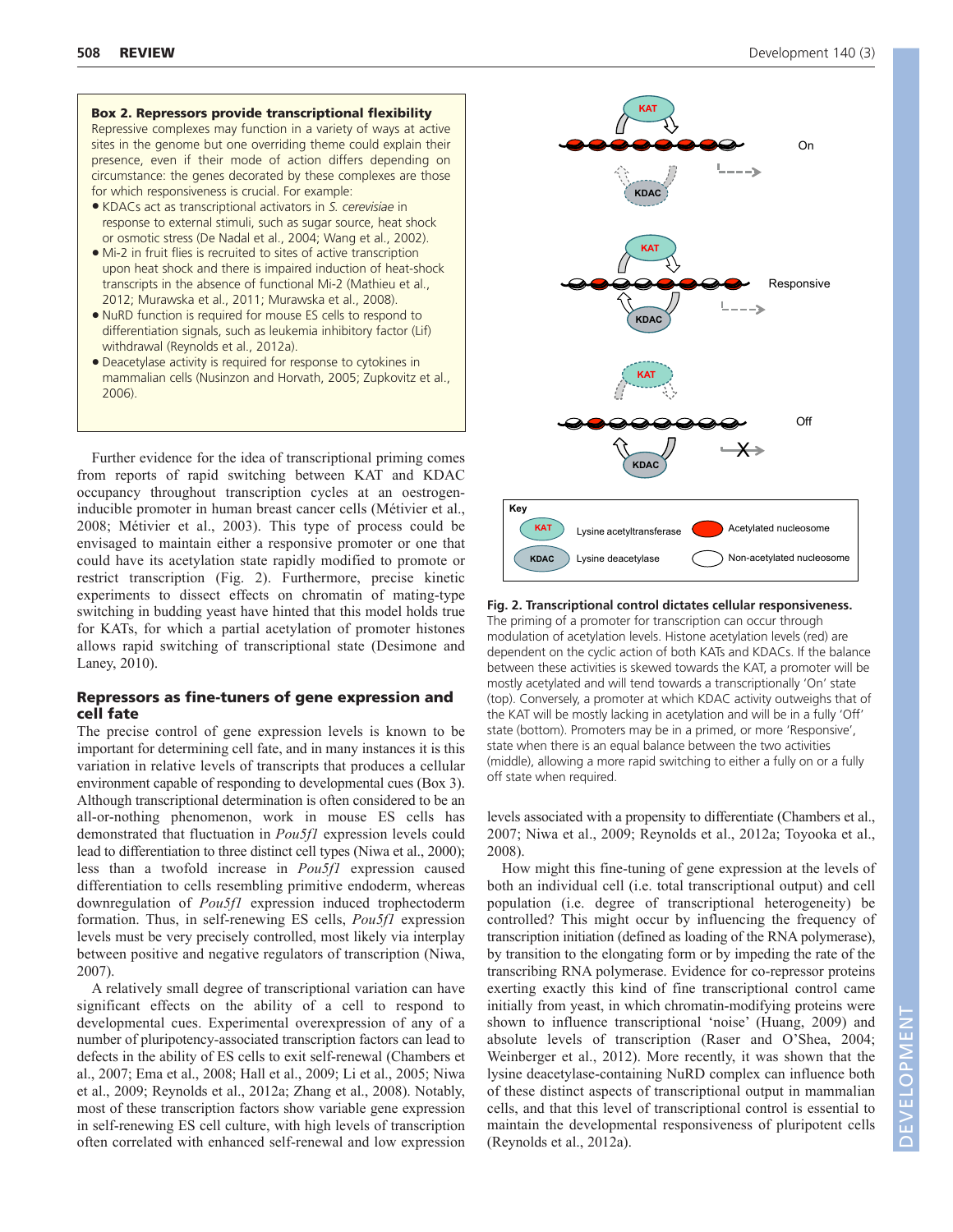## **Box 3. Modulation of transcript levels regulates cell fate**

Rather than merely turning genes off, in many instances the activities of repressor complexes are important for modulating the levels of transcription, resulting in cells that are able to rapidly respond to changes in their environment, be these stresses or developmental cues:

- The expression levels of a number of pluripotency-associated genes are modulated by the NuRD complex to maintain differentiation responsiveness of mouse ES cells. This manifests as control of both transcriptional heterogeneity and dynamic range (Reynolds et al., 2012a).
- The formation of the inner cell mass and trophectoderm in preimplantation mouse embryos is dependent upon the relative levels of the key transcription factors Pou5f1 and Cdx2 (Niwa et al., 2005; Rossant and Tam, 2009).
- Modulation of *Pou5f1* levels in mouse ES cells is crucial for maintaining the balance between self-renewal and differentiation. Forced repression of *Pou5f1* induces differentiation of ES cells towards the trophectoderm (TE) lineage, whereas upregulation results in cells becoming primitive endoderm- and mesoderm-like (Niwa et al., 2000).
- The PRC2 component proteins Jarid2 and Pcl2 (Mtf2) have been reported to be capable of fine-tuning the histone methyltransferase activity of PRC2, thus mitigating the repressive influence of PRC2 during developmental transitions (Casanova et al., 2011; Li et al., 2010; Li et al., 2011; Peng et al., 2009; Shen et al., 2009; Walker et al., 2010).

## **The NuRD co-repressor complex: a regulator of stem cell fate**

ES cells lacking the NuRD component protein Mbd3 exhibit elevated transcript levels of genes normally associated with pluripotency, such as *Klf4*, *Klf5*, *Esrrb*, *Zfp42* and *Tbx3* (Reynolds et al., 2012a), and both Mbd3 and Mi2β are associated widely across these actively transcribed loci, as detected by ChIP-qPCR. Using culture conditions that minimise transcriptional heterogeneity in ES cells, and by sorting for cells expressing specific markers, NuRD components were shown to associate directly with actively transcribed genes, unlike the case of PRC complexes, which are found on the poised, but not fully active alleles. This is clearly not a case of a failure to silence these loci in Mbd3-null ES cells, because these genes are normally expressed in ES cells. Rather the function of NuRD is to control the dynamic range of transcription of these pluripotency-associated factors. Exactly how NuRD exerts this effect, whether through its KDAC activity, nucleosome remodelling activity, or through some other mechanism, is not yet clear.

In the absence of NuRD-mediated transcriptional modulation, ES cells express some pluripotency-associated genes at levels above a threshold such that they are no longer able to respond to differentiation cues and hence fail to exit self-renewal. Artificial reduction of transcript levels allowed for some degree of rescue of the differentiation defect in Mbd3-null ES cells, demonstrating that NuRD-mediated control of the dynamic range of transcription is essential for this developmental transition (Reynolds et al., 2012a) (Fig. 3). The fact that Mbd3 has been shown to play important roles in developmental transitions of pluripotent cells *in vivo* (Kaji et al., 2007), and that NuRD component orthologues have been shown to play important roles in a variety of different animal and plant species (Ahringer, 2000), led us to hypothesise that precise control of transcript levels by NuRD and other co-repressor proteins is essential for many developmental processes.

# **The curious case of Mi2β in thymocytes: one protein, two complexes**

Genome-wide localisation studies in thymocytes indicated that the NuRD component Mi2β, along with the lymphoid lineage determinant transcription factor Ikaros, is widely associated with actively transcribed genes (Zhang et al., 2012). Upon deletion of Ikaros, Mi2β remained associated with Ikaros targets, which showed a local increase in chromatin remodelling resulting in transcriptional repression. Additionally Mi2β was redistributed to 'poised' non-Ikaros target genes where it induced transcriptional activation. The overall effect of these changes was to block lymphocyte maturation and activate inappropriate gene expression, resulting in progression to a leukaemic state (Zhang et al., 2012).

This multifunctional role for Mi2β is quite extraordinary. With Ikaros it associates with actively transcribed genes, whereas upon loss of Ikaros it not only silences what were once Ikaros targets, but also runs amok, turning on other genes that should remain poised for transcription. Exactly how these various influences on gene expression might work at the molecular level is far from clear. In the case of thymocyte maturation, however, it is not known whether the observed gene activation is mediated by NuRD or by Mi2β acting independently of the complex.

# **Context matters**

There is clear genetic evidence in plants that PKL, an orthologue of Mi2β, antagonises the silencing activity of PRC2 and is required for the expression of many PRC target genes (Aichinger et al., 2009). This is in direct contrast to the situation in mouse ES cells and in human leukaemic cells, in which NuRD functions to specify sites of PRC2 action, thus acting in concert with PRC2 rather than in opposition to it (Morey et al., 2008; Reynolds et al., 2012b). Nevertheless, many of the genes inappropriately activated in the Ikaros-deleted thymocyte system are normally bound by PRC2 (Zhang et al., 2012), making it conceivable that in the Ikaros-null thymocytes Mi2β functions in



**Fig. 3. Levels of gene expression control responsiveness.** In mouse ES cells, the switch between a self-renewing, pluripotent state and a more differentiated one is dependent upon relative levels of distinct sets of genes. For a cell to commit to differentiation, expression levels of pluripotency-associated genes must go from high to low and those of lineage-specific genes must increase (red area of graph, 'Committed'). Similarly, when pluripotency-associated transcripts are high and lineage-specific transcripts low a cell is in a restricted, selfrenewing state (blue area). At a mid-point in this process, when key transcript levels are in the mid-range, a cell is in a state in which it can be responsive to changes in the environment and move to either a lineage-committed or self-renewing state (white area). Expression levels of pluripotency-associated genes are determined by a balance between the activity of transcriptional activators (such as Stat3) and repressors (such as NuRD).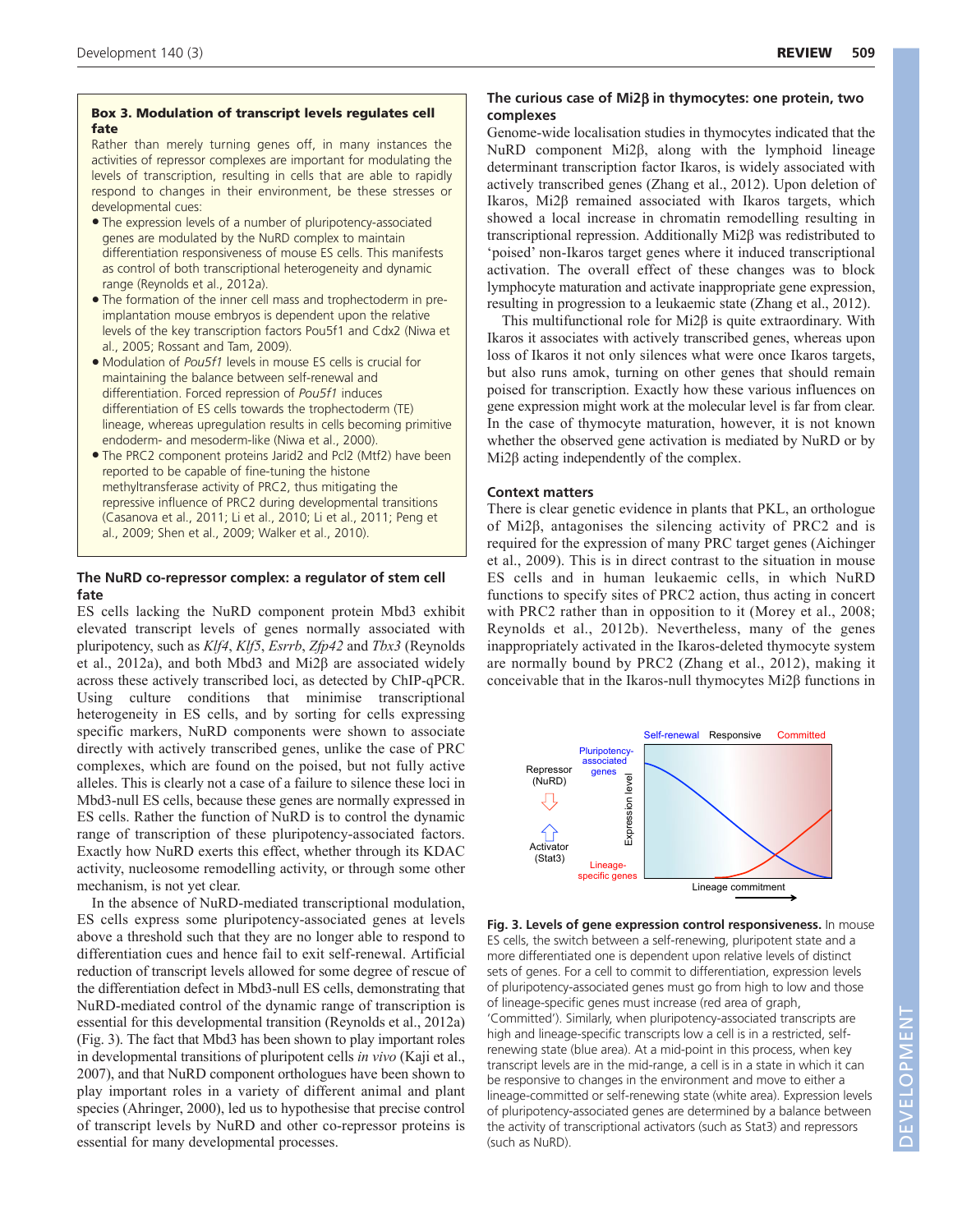a NuRD-independent manner to antagonise PRC2-mediated transcriptional repression in this system as well.

The molecular mechanisms behind these examples of PRC2 antagonism, and the protein partners with which PKL or Mi2β might collaborate in this function, have not been demonstrated. One clue to this perhaps comes from an earlier study of Mi2β function in thymocyte development, in which Mi2β was found to associate with the Ep300 KAT at an enhancer independently of NuRD to activate *Cd4* expression during T-cell development (Williams et al., 2004). This is consistent with more recent ChIPseq datasets, in which Mi2β showed significant association with enhancer sequences in ES cells (Reynolds et al., 2012b; Whyte et al., 2012). In neither of these recent studies did ChIP-seq analysis distinguish between Mi2β and NuRD; however, the more sensitive ChIP-qPCR has been used to show that NuRD components do colocalise with Mi2β at promoters (Miccio et al., 2010; Reynolds et al., 2012a; Reynolds et al., 2012b). Nevertheless, there has been a steady accumulation of evidence that Mi2β can function outside of the repressive NuRD complex to activate transcription, possibly in conjunction with Ep300.

What might be the function of Mi2β at enhancers? Whyte et al. suggested that Mi2β, as part of the NuRD complex, functions to inactivate enhancers upon gene silencing (Whyte et al., 2012). However, this model does not consider that Mi2β and NuRD can also participate in transcriptional activation or modulation. It has been reported that NuRD can exist in a cohesin-loading supercomplex in HeLa cells (Hakimi et al., 2002) and that it associates with structural maintenance of chromosomes (SMC) proteins in thymocytes (Zhang et al., 2012), which could implicate Mi2β in influencing the physical interaction between enhancer and promoter. However, analysis of genome-wide DNA-binding data in ES cells shows a significant anticorrelation between binding of Mi2β and other chromosomal proteins, such as CTCF, Rad21 and SMC proteins [using data from Reynolds et al. (Reynolds et al., 2012b) and the ES cell ChIP-seq Compendium (http://bioinformatics.cscr.cam.ac.uk/ ES Cell ChIP-seq compendium.html) (Martello et al., 2012)], indicating that Mi2β is probably not directly associating with these proteins in ES cells. Furthermore, evidence from *D. melanogaster* suggests that although Mi-2 does not co-purify with cohesin subunits in cultured cells (Kunert et al., 2009; Reddy et al., 2010), it can function to remove cohesin from interphase chromosomes and interacts genetically with the cohesin-loading complex protein Nipped-B (Fasulo et al., 2012). Together these data do not paint an entirely clear picture of Mi2 $\beta$ function at enhancers, but it would appear that  $Mi2\beta$  function may vary in different cell types. What is clear, however, is that Mi2β has a life of its own outside of the NuRD complex, and it is important to take this into consideration when evaluating the functions of NuRD and Mi2β in gene regulation.

#### **Conclusions**

In the 15 or so years since the initial reports that classic corepressor function was exerted mainly via chromatin modification, our perception of transcriptional repression has evolved. Although initially repression was largely considered to be an all-or-none phenomenon, we now know that an important function of many corepressors is in transcriptional fine-tuning. In some circumstances, co-repressor complexes appear to activate transcription directly, with a blatant disregard for the labels that we have given them. What is not so clear, although perhaps of most interest, is how a multi-protein complex with a limited range of enzymatic activities can exert opposing effects on transcription at different loci. Mechanisms for targeting co-repressor complexes to specific genes may differ according to individual loci and might influence the behaviour of the complex at a given target. How chromatinmodifying proteins are directed to their targets, and what defines the relative size of their DNA-interaction regions is likely to yield important mechanistic insights into how transcription is fine-tuned in eukaryotic cells.

In addition to repressing transcription or keeping genes poised on the verge of transcription, repressors can act to fine-tune levels of active gene expression. This modulation acts to control precisely the total transcriptional output from a given target gene. The result of this fine regulatory control is that cells are able to use gene expression not simply as a binary signal, but rather as a range of values, each of which might have different consequences for the cell. Developmental decisions are ultimately taken at the level of individual cells, which define their identities and their potential in their gene expression patterns. Thus, the major challenge will be to understand how transcriptional changes, which ultimately lead to developmental decisions, are controlled at the level of an individual cell.

## **Acknowledgements**

We thank Sabine Dietmann for bioinformatics analyses; and Remco Loos and Paul Bertone for RNA-seq analysis. We also thank Paul Bertone for critical reading of the manuscript.

#### **Funding**

Work in the B.H. laboratory is supported by a Wellcome Trust Senior Research Fellowship in the Basic Biomedical Sciences; by the European Commission's 7th Framework Programes DisChrom and 4DCellFate; and by Wellcome Trust – Medical Research Council Stem Cell Institute.

#### **Competing interests statement**

The authors declare no competing financial interests.

#### **References**

- **Ahringer, J.** (2000). NuRD and SIN3 histone deacetylase complexes in development. *Trends Genet.* **16**, 351-356.
- **Aichinger, E., Villar, C. B., Farrona, S., Reyes, J. C., Hennig, L. and Köhler, C.** (2009). CHD3 proteins and polycomb group proteins antagonistically determine cell identity in Arabidopsis*. PLoS Genet.* **5**, e1000605.
- **Azuara, V., Perry, P., Sauer, S., Spivakov, M., Jørgensen, H. F., John, R. M., Gouti, M., Casanova, M., Warnes, G., Merkenschlager, M. et al.** (2006). Chromatin signatures of pluripotent cell lines. *Nat. Cell Biol.* **8**, 532-538.
- **Bannister, A. J. and Kouzarides, T.** (1996). The CBP co-activator is a histone acetyltransferase. *Nature* **384**, 641-643.
- **Berger, S. L.** (2007). The complex language of chromatin regulation during transcription. *Nature* **447**, 407-412.
- **Bernstein, B. E., Tong, J. K. and Schreiber, S. L.** (2000). Genomewide studies of histone deacetylase function in yeast. *Proc. Natl. Acad. Sci. USA* **97**, 13708- 13713.
- **Bernstein, B. E., Mikkelsen, T. S., Xie, X., Kamal, M., Huebert, D. J., Cuff, J., Fry, B., Meissner, A., Wernig, M., Plath, K. et al.** (2006). A bivalent chromatin structure marks key developmental genes in embryonic stem cells. *Cell* **125**, 315-326.
- **Bowen, N. J., Fujita, N., Kajita, M. and Wade, P. A.** (2004). Mi-2/NuRD: multiple complexes for many purposes. *Biochim. Biophys. Acta* **1677**, 52-57.
- **Brookes, E., de Santiago, I., Hebenstreit, D., Morris, K. J., Carroll, T., Xie, S. Q., Stock, J. K., Heidemann, M., Eick, D., Nozaki, N. et al.** (2012). Polycomb associates genome-wide with a specific RNA polymerase II variant, and regulates metabolic genes in ESCs. *Cell Stem Cell* **10**, 157-170.
- **Carrozza, M. J., Li, B., Florens, L., Suganuma, T., Swanson, S. K., Lee, K. K., Shia, W. J., Anderson, S., Yates, J., Washburn, M. P. et al.** (2005). Histone H3 methylation by Set2 directs deacetylation of coding regions by Rpd3S to suppress spurious intragenic transcription. *Cell* **123**, 581-592.
- **Casanova, M., Preissner, T., Cerase, A., Poot, R., Yamada, D., Li, X., Appanah, R., Bezstarosti, K., Demmers, J., Koseki, H. et al.** (2011). Polycomblike 2 facilitates the recruitment of PRC2 Polycomb group complexes to the inactive X chromosome and to target loci in embryonic stem cells. *Development* **138**, 1471-1482.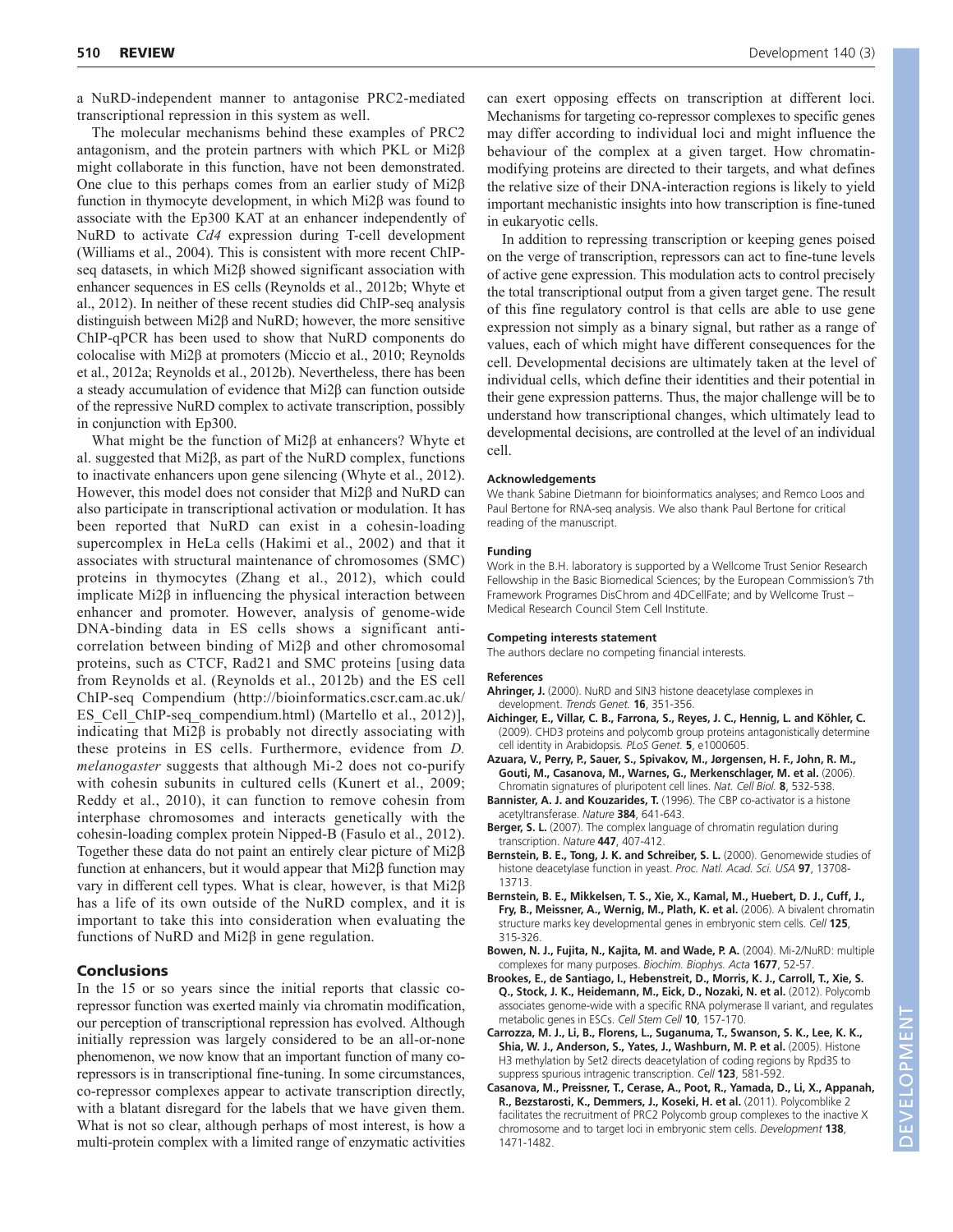**Chambers, I., Silva, J., Colby, D., Nichols, J., Nijmeijer, B., Robertson, M., Vrana, J., Jones, K., Grotewold, L. and Smith, A.** (2007). Nanog safeguards pluripotency and mediates germline development. *Nature* **450**, 1230-1234.

**Chang, H. M., Paulson, M., Holko, M., Rice, C. M., Williams, B. R., Marié, I. and Levy, D. E.** (2004). Induction of interferon-stimulated gene expression and antiviral responses require protein deacetylase activity. *Proc. Natl. Acad. Sci. USA* **101**, 9578-9583.

**De Nadal, E., Zapater, M., Alepuz, P. M., Sumoy, L., Mas, G. and Posas, F.** (2004). The MAPK Hog1 recruits Rpd3 histone deacetylase to activate osmoresponsive genes. *Nature* **427**, 370-374.

- **Deckert, J. and Struhl, K.** (2001). Histone acetylation at promoters is differentially affected by specific activators and repressors. *Mol. Cell. Biol.* **21**, 2726-2735.
- **Desimone, A. M. and Laney, J. D.** (2010). Corepressor-directed preacetylation of histone H3 in promoter chromatin primes rapid transcriptional switching of celltype-specific genes in yeast. *Mol. Cell. Biol.* **30**, 3342-3356.
- **Dovey, O. M., Foster, C. T. and Cowley, S. M.** (2010). Emphasizing the positive: A role for histone deacetylases in transcriptional activation. *Cell Cycle* **9**, 2700- 2701.
- **Drouin, S., Laramée, L., Jacques, P. E., Forest, A., Bergeron, M. and Robert, F.** (2010). DSIF and RNA polymerase II CTD phosphorylation coordinate the recruitment of Rpd3S to actively transcribed genes. *PLoS Genet.* **6**, e1001173.
- **Ema, M., Mori, D., Niwa, H., Hasegawa, Y., Yamanaka, Y., Hitoshi, S., Mimura, J., Kawabe, Y., Hosoya, T., Morita, M. et al.** (2008). Krüppel-like factor 5 is essential for blastocyst development and the normal self-renewal of mouse ESCs. *Cell Stem Cell* **3**, 555-567.
- **Enderle, D., Beisel, C., Stadler, M. B., Gerstung, M., Athri, P. and Paro, R.** (2011). Polycomb preferentially targets stalled promoters of coding and noncoding transcripts. *Genome Res.* **21**, 216-226.
- **Fasulo, B., Deuring, R., Murawska, M., Gause, M., Dorighi, K. M., Schaaf, C. A., Dorsett, D., Brehm, A. and Tamkun, J. W.** (2012). The Drosophila MI-2 chromatin-remodeling factor regulates higher-order chromatin structure and cohesin dynamics in vivo*. PLoS Genet.* **8**, e1002878.
- **Govind, C. K., Qiu, H., Ginsburg, D. S., Ruan, C., Hofmeyer, K., Hu, C., Swaminathan, V., Workman, J. L., Li, B. and Hinnebusch, A. G.** (2010). Phosphorylated Pol II CTD recruits multiple HDACs, including Rpd3C(S), for methylation-dependent deacetylation of ORF nucleosomes. *Mol. Cell* **39**, 234- 246.
- **Grunstein, M.** (1997). Histone acetylation in chromatin structure and transcription. *Nature* **389**, 349-352.
- **Hakimi, M. A., Bochar, D. A., Schmiesing, J. A., Dong, Y., Barak, O. G., Speicher, D. W., Yokomori, K. and Shiekhattar, R.** (2002). A chromatin remodelling complex that loads cohesin onto human chromosomes. *Nature* **418**, 994-998.
- **Hall, J., Guo, G., Wray, J., Eyres, I., Nichols, J., Grotewold, L., Morfopoulou, S., Humphreys, P., Mansfield, W., Walker, R. et al.** (2009). Oct4 and LIF/Stat3 additively induce Krüppel factors to sustain embryonic stem cell self-renewal. *Cell Stem Cell* **5**, 597-609.
- **Harrison, M. R., Georgiou, A. S., Spaink, H. P. and Cunliffe, V. T.** (2011). The epigenetic regulator Histone Deacetylase 1 promotes transcription of a core neurogenic programme in zebrafish embryos. *BMC Genomics* **12**, 24.
- **Huang, S.** (2009). Non-genetic heterogeneity of cells in development: more than just noise. *Development* **136**, 3853-3862.
- **Jelinic, P., Pellegrino, J. and David, G.** (2011). A novel mammalian complex containing Sin3B mitigates histone acetylation and RNA polymerase II progression within transcribed loci. *Mol. Cell. Biol.* **31**, 54-62.
- **Johnsson, A., Durand-Dubief, M., Xue-Franzén, Y., Rönnerblad, M., Ekwall, K. and Wright, A.** (2009). HAT-HDAC interplay modulates global histone H3K14 acetylation in gene-coding regions during stress. *EMBO Rep.* **10**, 1009- 1014.

**Joshi, A. A. and Struhl, K.** (2005). Eaf3 chromodomain interaction with methylated H3-K36 links histone deacetylation to Pol II elongation. *Mol. Cell* **20**, 971-978.

**Kaji, K., Nichols, J. and Hendrich, B.** (2007). Mbd3, a component of the NuRD co-repressor complex, is required for development of pluripotent cells. *Development* **134**, 1123-1132.

- **Kehle, J., Beuchle, D., Treuheit, S., Christen, B., Kennison, J. A., Bienz, M. and Müller, J.** (1998). dMi-2, a hunchback-interacting protein that functions in Polycomb repression. *Science* **282**, 1897-1900.
- **Keogh, M. C., Kurdistani, S. K., Morris, S. A., Ahn, S. H., Podolny, V., Collins, S. R., Schuldiner, M., Chin, K., Punna, T., Thompson, N. J. et al.** (2005). Cotranscriptional set2 methylation of histone H3 lysine 36 recruits a repressive Rpd3 complex. *Cell* **123**, 593-605.
- **Klampfer, L., Huang, J., Swaby, L. A. and Augenlicht, L.** (2004). Requirement of histone deacetylase activity for signaling by STAT1. *J. Biol. Chem.* **279**, 30358- 30368.

**Kornberg, R. D.** (1974). Chromatin structure: a repeating unit of histones and DNA. *Science* **184**, 868-871.

**Kouzarides, T.** (2007). Chromatin modifications and their function. *Cell* **128**, 693- 705.

- **Kunert, N., Wagner, E., Murawska, M., Klinker, H., Kremmer, E. and Brehm, A.** (2009). dMec: a novel Mi-2 chromatin remodelling complex involved in transcriptional repression. *EMBO J.* **28**, 533-544.
- **Kurdistani, S. K., Robyr, D., Tavazoie, S. and Grunstein, M.** (2002). Genomewide binding map of the histone deacetylase Rpd3 in yeast. *Nat. Genet.* **31**, 248-254.
- **Le Guezennec, X., Vermeulen, M., Brinkman, A. B., Hoeijmakers, W. A., Cohen, A., Lasonder, E. and Stunnenberg, H. G.** (2006). MBD2/NuRD and MBD3/NuRD, two distinct complexes with different biochemical and functional properties. *Mol. Cell. Biol.* **26**, 843-851.
- **Lenstra, T. L., Benschop, J. J., Kim, T., Schulze, J. M., Brabers, N. A., Margaritis, T., van de Pasch, L. A., van Heesch, S. A., Brok, M. O., Groot Koerkamp, M. J. et al.** (2011). The specificity and topology of chromatin interaction pathways in yeast. *Mol. Cell* **42**, 536-549.
- **Li, Y., McClintick, J., Zhong, L., Edenberg, H. J., Yoder, M. C. and Chan, R. J.** (2005). Murine embryonic stem cell differentiation is promoted by SOCS-3 and inhibited by the zinc finger transcription factor Klf4. *Blood* **105**, 635-637.
- **Li, B., Gogol, M., Carey, M., Lee, D., Seidel, C. and Workman, J. L.** (2007a). Combined action of PHD and chromo domains directs the Rpd3S HDAC to transcribed chromatin. *Science* **316**, 1050-1054.
- **Li, B., Gogol, M., Carey, M., Pattenden, S. G., Seidel, C. and Workman, J. L.** (2007b). Infrequently transcribed long genes depend on the Set2/Rpd3S pathway for accurate transcription. *Genes Dev.* **21**, 1422-1430.
- **Li, B., Jackson, J., Simon, M. D., Fleharty, B., Gogol, M., Seidel, C., Workman, J. L. and Shilatifard, A.** (2009). Histone H3 lysine 36 dimethylation (H3K36me2) is sufficient to recruit the Rpd3s histone deacetylase complex and to repress spurious transcription. *J. Biol. Chem.* **284**, 7970-7976.
- **Li, G., Margueron, R., Ku, M., Chambon, P., Bernstein, B. E. and Reinberg, D.** (2010). Jarid2 and PRC2, partners in regulating gene expression. *Genes Dev.* **24**, 368-380.
- **Li, X., Isono, K., Yamada, D., Endo, T. A., Endoh, M., Shinga, J., Mizutani-Koseki, Y., Otte, A. P., Casanova, M., Kitamura, H. et al.** (2011). Mammalian polycomb-like Pcl2/Mtf2 is a novel regulatory component of PRC2 that can differentially modulate polycomb activity both at the Hox gene cluster and at Cdkn2a genes. *Mol. Cell. Biol.* **31**, 351-364.
- **Martello, G., Sugimoto, T., Diamanti, E., Joshi, A., Hannah, R., Ohtsuka, S., Göttgens, B., Niwa, H. and Smith, A.** (2012). Esrrb is a pivotal target of the gsk3/tcf3 axis regulating embryonic stem cell self-renewal. *Cell Stem Cell* **11**, 491-504.
- **Mathieu, E. L., Finkernagel, F., Murawska, M., Scharfe, M., Jarek, M. and Brehm, A.** (2012). Recruitment of the ATP-dependent chromatin remodeler dMi-2 to the transcribed region of active heat shock genes. *Nucleic Acids Res.* **40**, 4879-4891.
- **McDonel, P., Costello, I. and Hendrich, B.** (2009). Keeping things quiet: roles of NuRD and Sin3 co-repressor complexes during mammalian development. *Int. J. Biochem. Cell Biol.* **41**, 108-116.
- **Métivier, R., Penot, G., Hübner, M. R., Reid, G., Brand, H., Kos, M. and Gannon, F.** (2003). Estrogen receptor-alpha directs ordered, cyclical, and combinatorial recruitment of cofactors on a natural target promoter. *Cell* **115**, 751-763.
- **Métivier, R., Gallais, R., Tiffoche, C., Le Péron, C., Jurkowska, R. Z., Carmouche, R. P., Ibberson, D., Barath, P., Demay, F., Reid, G. et al.** (2008). Cyclical DNA methylation of a transcriptionally active promoter. *Nature* **452**, 45- 50.
- **Miccio, A., Wang, Y., Hong, W., Gregory, G. D., Wang, H., Yu, X., Choi, J. K., Shelat, S., Tong, W., Poncz, M. et al.** (2010). NuRD mediates activating and repressive functions of GATA-1 and FOG-1 during blood development. *EMBO J.* **29**, 442-456.
- **Morey, L., Brenner, C., Fazi, F., Villa, R., Gutierrez, A., Buschbeck, M., Nervi, C., Minucci, S., Fuks, F. and Di Croce, L.** (2008). MBD3, a component of the NuRD complex, facilitates chromatin alteration and deposition of epigenetic marks. *Mol. Cell. Biol.* **28**, 5912-5923.
- **Murawska, M., Kunert, N., van Vugt, J., Längst, G., Kremmer, E., Logie, C. and Brehm, A.** (2008). dCHD3, a novel ATP-dependent chromatin remodeler associated with sites of active transcription. *Mol. Cell. Biol.* **28**, 2745-2757.
- **Murawska, M., Hassler, M., Renkawitz-Pohl, R., Ladurner, A. and Brehm, A.** (2011). Stress-induced PARP activation mediates recruitment of Drosophila Mi-2 to promote heat shock gene expression. *PLoS Genet.* **7**, e1002206.
- **Nawaz, Z., Baniahmad, C., Burris, T. P., Stillman, D. J., O'Malley, B. W. and Tsai, M. J.** (1994). The yeast SIN3 gene product negatively regulates the activity of the human progesterone receptor and positively regulates the activities of GAL4 and the HAP1 activator. *Mol. Gen. Genet.* **245**, 724-733.
- **Niwa, H.** (2007). How is pluripotency determined and maintained? *Development* **134**, 635-646.
- **Niwa, H., Miyazaki, J. and Smith, A. G.** (2000). Quantitative expression of Oct-3/4 defines differentiation, dedifferentiation or self-renewal of ES cells. *Nat. Genet.* **24**, 372-376.
- **Niwa, H., Toyooka, Y., Shimosato, D., Strumpf, D., Takahashi, K., Yagi, R.** and Rossant, J. (2005). Interaction between Oct3/4 and Cdx2 determines trophectoderm differentiation. *Cell* **123**, 917-929.